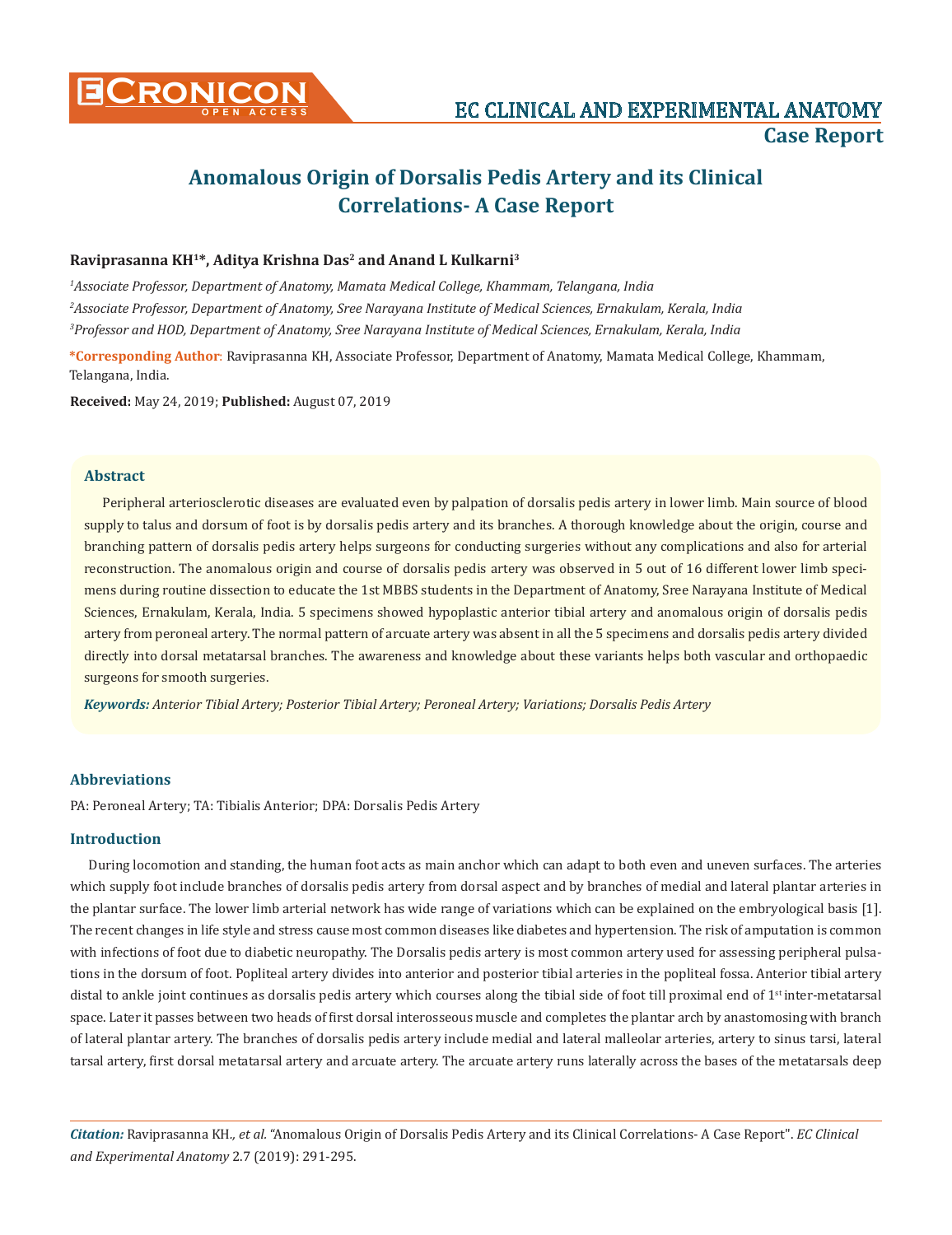to the extensor tendons and gives a dorsal metatarsal artery to each of the other intermetatarsal spaces. Each of these communicates through the proximal end of the intermetatarsal space with the perforating branches of plantar arch. Each dorsal metatarsal artery runs forwards on the corresponding dorsal interosseous muscle and forms the dorsal digital artery in each of adjacent toes. The posterior tibial artery supplies posterior compartment of leg and divides into medial and lateral plantar arteries to supply sole. The peroneal artery arising from the posterior tibial artery about 2.5 cm distal to the popliteus muscle supplies lateral compartment muscles and divides into calcaneal branches at the inferior tibiofibular syndesmosis [2]. The knowledge regarding variations in the origin, course and branching pattern of the limb arteries are essential for the success of the surgeries of ankle region.

## **Materials and Methods**

The 16 human cadaver lower limb specimens were obtained from the Department of Anatomy, Sree Narayana Institute of Medical Sciences, Chalakka, Ernakulam, Kerala, India over a span of two years which were used to educate undergraduate MBBS students. These specimens were fixed in 10% neutral buffered formalin. The gross dissection of the ankle region and dorsum of foot was done by avoiding damage to underlying structures. The dorsalis pedis artery was exposed and traced from ankle to first dorsal interdigital space by cleaning the connective tissue around it. The course, branches and variants of the dorsalis pedis artery were observed.

### **Case Report**

The anomalous origin and course of dorsalis pedis artery was observed in 5 lower limb specimens (R-3, L-2) out of 16 specimens over a span of two years. The 5 specimens in which we observed hypoplastic anterior tibial artery had dorsalis pedis artery arising from peroneal artery. The peroneal artery which had origin from posterior tibial artery supplied peroneal compartment and pierced lower part of interosseous membrane between tibia and fibula to continue as dorsalis pedis artery. Figure 1 shows the origin of peroneal artery which was larger than usual and how it pierces interosseous membrane to enter anterior compartment of leg. Figure 2 depicts the hypoplastic anterior tibial artery near the ankle joint and the terminal part of peroneal artery crosses ankle joint from lateral to medial side and continues as dorsalis pedis artery in between the tendons of extensor digitorum longus and extensor hallucis longus in left foot. Figure 3 shows the absence of dorsalis pedis artery in the first webspace and terminal part of peroneal artery after piercing interosseous membrane passes deep to extensor digitorum brevis and supplies dorsum of right foot as dorsalis pedis artery. The normal pattern of arcuate artery was absent in all the 5 specimens which had anomalous origin of dorsalis pedis artery and the dorsalis pedis artery divided directly into metatarsal branches to supply the dorsum of the foot.



*Figure 1: Dissection of the posterior compartment of leg to expose Posterior tibial and peroneal arteries and peroneal artery piercing the interosseous space between tibia and fibula to enter anterior compartment.* 

*Citation:* Raviprasanna KH*., et al.* "Anomalous Origin of Dorsalis Pedis Artery and its Clinical Correlations- A Case Report". *EC Clinical and Experimental Anatomy* 2.7 (2019): 291-295.

292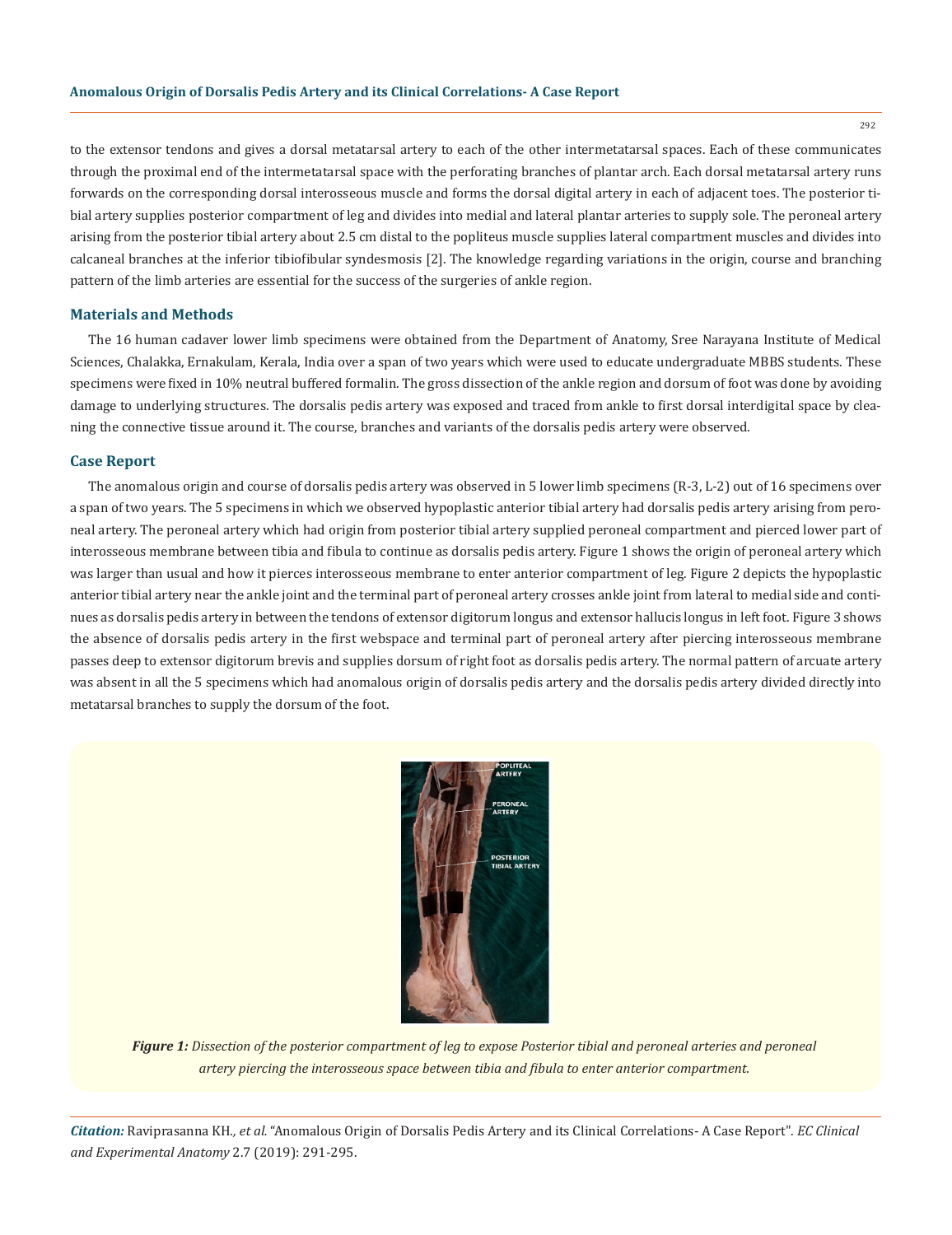

*Figure 2: Dissection of the anterior compartment of left leg and dorsum of foot to expose the continuation of peroneal artery as dorsalis pedis artery after piercing interosseous membrane between tibia and fibula.* 



*Figure 3: Dissection of the dorsum of right foot to expose the continuation of peroneal artery as dorsalis pedis artery after piercing interosseous membrane between tibia and fibula (PA: Peroneal Artery; TA: Tibialis Anterior; DPA: Dorsalis Pedis Artery).*

#### **Discussion**

Surgeons who plan for percutaneous vascular reconstruction surgeries in the lower limb should be aware about the variations in the arterial pattern of lower limb. In 1989, Kim., *et a*l. described distal popliteal arterial variations may influence the success of femorodistal popliteal and tibial arterial reconstructions [3]. Atanasova., *et al.* reported anomalous course and branching pattern of the tibial arteries and their clinical complications [4]. Senior (1919) explained the abnormal branching patterns of the popliteal artery is a result of arrest of normal development of limb vessels. The lower limb vessels arise from two important sources: first is the primary limb bud artery (axial or sciatic artery, a branch of the umbilical artery) and the second being femoral artery. The popliteal and fibular (peroneal) arteries will be arising from the axial artery, whereas the anterior tibial and posterior tibial arteries are derived from the femoral system [5]. Being

*Citation:* Raviprasanna KH*., et al.* "Anomalous Origin of Dorsalis Pedis Artery and its Clinical Correlations- A Case Report". *EC Clinical and Experimental Anatomy* 2.7 (2019): 291-295.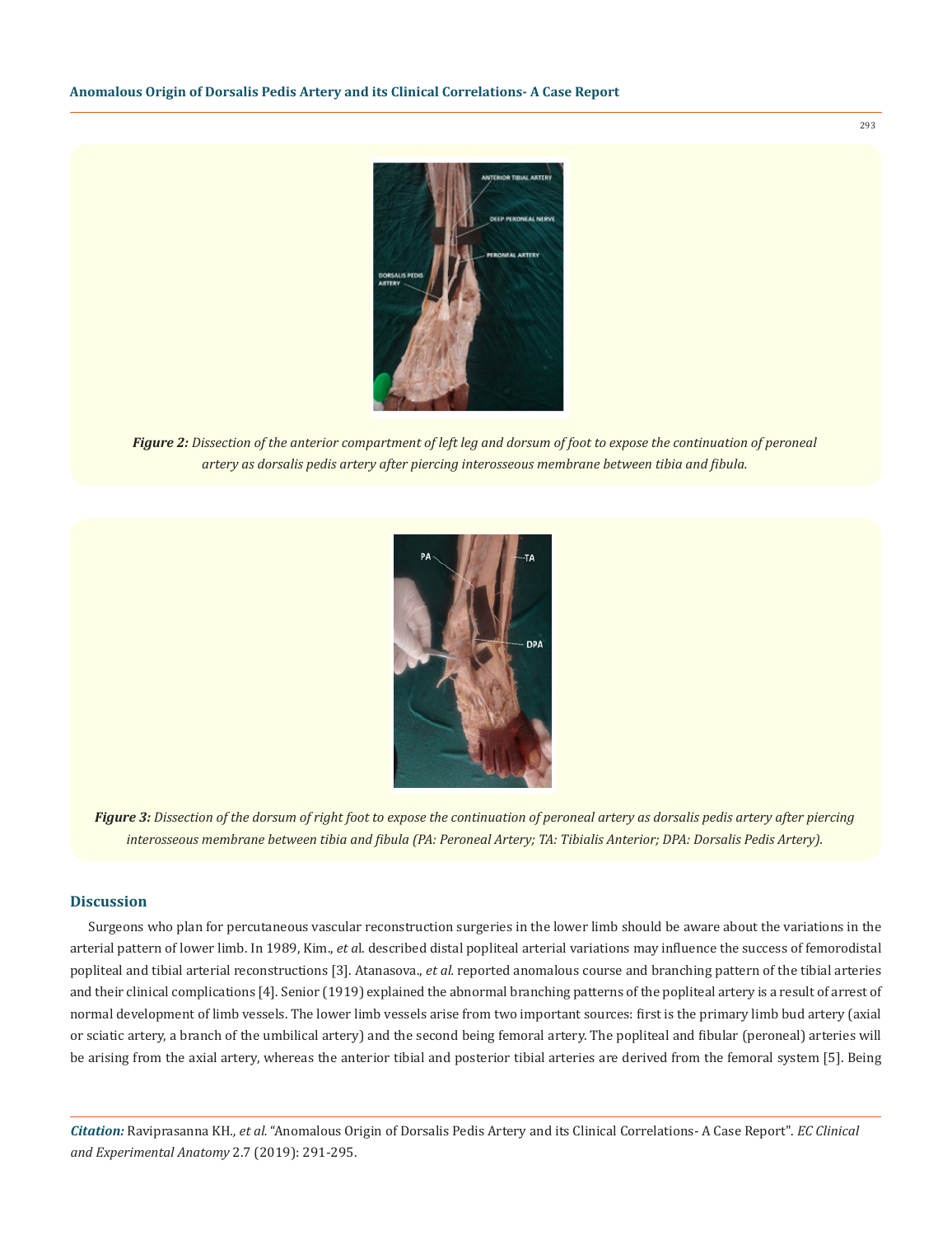294

the derivative of the axial artery, the fibular (peroneal) artery is constant and true absence of it has never been reported [6]. The fibular (peroneal) artery which is a branch of posterior tibial artery normally terminates into small branches that communicate with anterior and posterior tibial arteries at the level of the ankle joint. When the proximal segments of the anterior and posterior tibial arteries are congenitally absent or hypoplastic, the fibular (peroneal) artery directly supplies their distal distribution areas. In the present case study, the posterior tibial artery in all the 5 specimens were of normal size, but anterior tibial artery became hypoplastic and fibular (peroneal) artery was larger than the usual size and it pierced through lowest portion of the interosseous membrane between tibia and fibula to continue as dorsalis pedis artery and supplied dorsum of foot and completed the arterial arch between first dorsal metatarsal artery and branch of lateral plantar artery. Absence of anterior tibial artery in patients with severe bony malformations of leg such as clubfoot, deficiency of the calf bone, tibial aplasia and metatarsal absence was reported by [7,8]. Yamada., *et al*. in their study reported absence of dorsalis pedis artery in 6.7% of cases and the dorsal metatarsal arteries were supplied by the plantar arteries. In 16.67% of cases dorsalis pedis artery failed to provide the arcuate branch [9]. Dorsalis pedis artery and its branches act as major vessel to supply talus at the junction of neck and body of talus in the tarsal area. The artery to tarsal sinus arises from an anastomotic loop between lateral tarsal branch of dorsalis pedis artery and perforating branch of peroneal artery. Lateral tarsal artery may also give direct branches to the head of the talus and to the anterolateral part of the body of talus. The knowledge of vascular course of dorsalis pedis artery is thus essential to understand avascular necrosis and triple arthrodesis of talus [10]. 70% of diabetic patients presenting with intermittent claudication and rest pain fall under signs of ischemia. Other signs of advanced ischemia include loss of hair growth over dorsum of toes and foot, thickening of toe nails, atrophy of skin and its appendages, delayed return of capillary blush and end stage is ulceration and gangrene. These arterial variations make palpation of the pedal pulse difficult and absence of dorsalis pedis artery pulsations indicate one of the causes like peripheral vascular disease/vasculitis, collagen vascular disease, thrombotic disorders, congenital hypoplasia of dorsalis pedis artery, popliteal entrapment, Buerger's disease or Pseudo-occlusion of dorsalis pedis artery [11]. The precise knowledge of vascular anatomy of ankle is necessary for surgical techniques such as ankle arthroscopy or surgical release of club foot. Arterial abnormalities are likely to increase the risk of postsurgical trauma [12]. These arterial variations can be visualized via doppler ultrasound or arteriography [13].

#### **Conclusion**

Palpation of dorsalis pedis artery pulsation over the dorsum of foot is one of the common sites of peripheral arterial pulsations. The dorsalis pedis pulse is felt over the navicular and cuneiform bones or at the proximal end of first dorsal interosseous space. Absence of pulsations is a sign of peripheral arterial disorders. Awareness of this variation will help the surgeon to decide the absence of pulse is either due to abnormal course or hypoplastic anterior tibial artery. Prior confirmation by doppler ultrasound or arteriography for any variations will avoid unnecessary complications during surgery.

#### **Acknowledgements**

We wish to thank with due respect and deep gratitude to the staff from the Department of Anatomy, Sree Narayana Institute of Medical Sciences, Ernakulam, Kerala, India for suggestions and advice that helped us to a great extent.

## **Conflict of Interest**

Nil.

#### **Bibliography**

- 1. Lippert H and Pabst R. "Arterial variations in man: Classification and Frequency". Munich JF. Bergman Verlog (1985): 63.
- 2. "Cunningham's text book of Anatomy". Oxford medical publications, oxford University press, 9th edition (1951): 1326-1327.
- 3. Kim D., *et al*[. "Surgical significance of popliteal arterial variants. A unified angiographic classification".](https://www.ncbi.nlm.nih.gov/pubmed/2589890) *Annals of Surgery* 210.6 (1989): [776-781.](https://www.ncbi.nlm.nih.gov/pubmed/2589890)